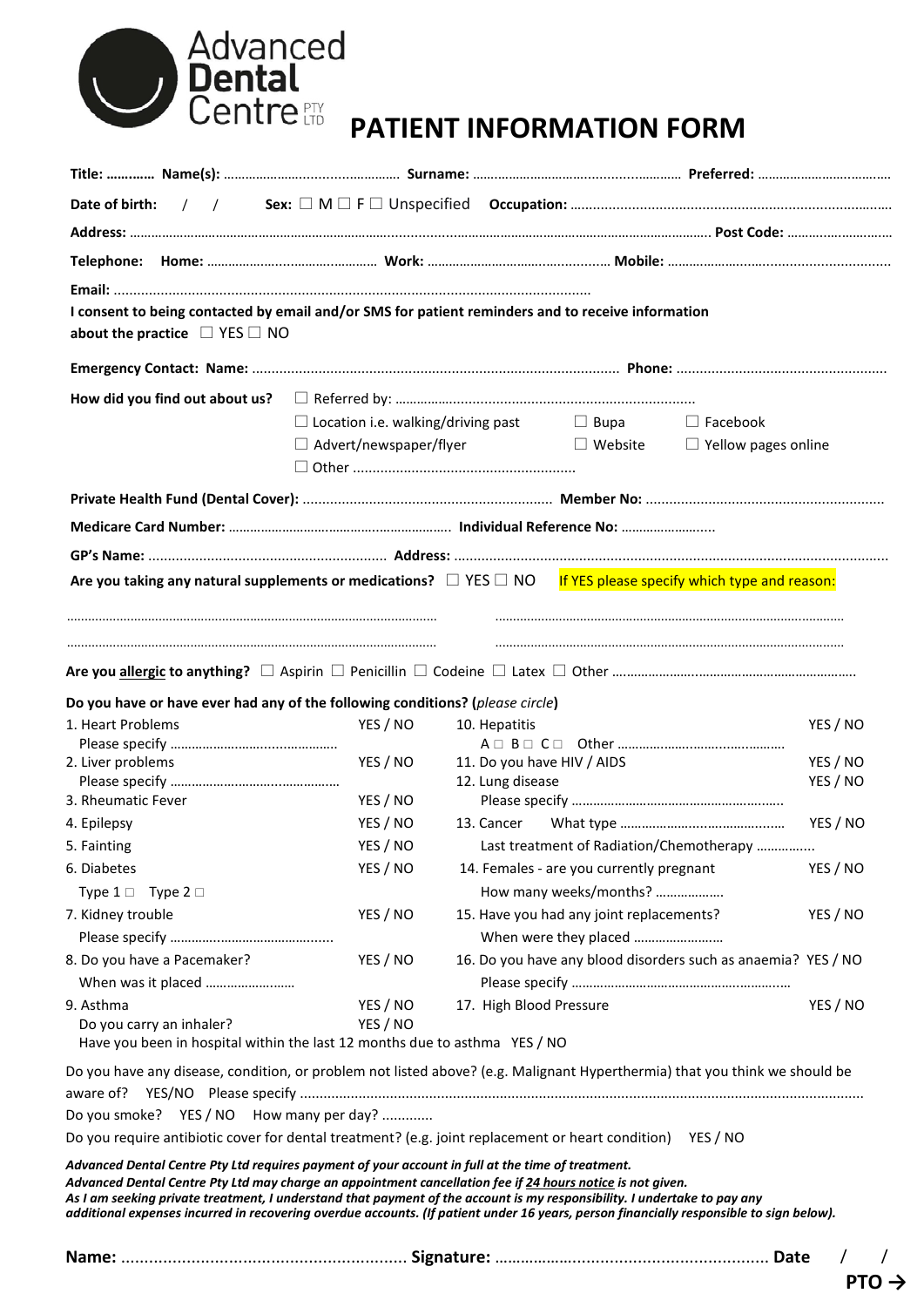

# PATIENT DENTAL QUESTIONNAIRE

\_\_\_\_\_\_\_\_\_\_\_\_\_\_\_\_\_\_\_\_\_\_\_\_\_\_\_\_\_\_\_\_\_\_\_\_\_\_\_\_\_\_\_\_\_\_\_\_\_\_\_\_\_\_\_\_\_\_\_\_\_\_\_\_\_\_\_\_\_\_\_\_\_\_\_\_\_\_\_\_\_\_\_\_\_\_\_\_\_

What is the main purpose of your visit today?

Do you have any concerns or fears about previous dental care?

| Are you concerned about or experiencing any of the following dental problems?<br>(Please tick as many as it applies)<br>□ Sensitivity to hot or cold<br>□ Staining of your teeth<br>□ Bleeding gums<br>□ Food trapping between teeth<br>Discoloured fillings / teeth<br>$\Box$ Bad breath |                        |                                      | □ Head / Neck Aches<br>□ Grinding / clenching of your teeth<br>$\Box$ Clicking/pain in the jaw joints<br>□ Roughness of existing fillings<br>□ Sensitivity when eating / drinking<br>□ Existing crowns / bridges / dentures |                                                                                                                                                                                                                                     |           |  |
|-------------------------------------------------------------------------------------------------------------------------------------------------------------------------------------------------------------------------------------------------------------------------------------------|------------------------|--------------------------------------|-----------------------------------------------------------------------------------------------------------------------------------------------------------------------------------------------------------------------------|-------------------------------------------------------------------------------------------------------------------------------------------------------------------------------------------------------------------------------------|-----------|--|
| Does dental treatment make you nervous?                                                                                                                                                                                                                                                   | $\Box$ No              | $\Box$ Slightly                      | $\Box$ Moderately $\Box$ Extremely                                                                                                                                                                                          |                                                                                                                                                                                                                                     |           |  |
| Have you ever had or require the following for dental treatment?<br>□ Gas (Nitrous oxide-laughing gas) □ Intravenous sedation                                                                                                                                                             |                        |                                      | □ General Anaesthesia                                                                                                                                                                                                       |                                                                                                                                                                                                                                     |           |  |
|                                                                                                                                                                                                                                                                                           |                        |                                      |                                                                                                                                                                                                                             |                                                                                                                                                                                                                                     |           |  |
|                                                                                                                                                                                                                                                                                           |                        |                                      |                                                                                                                                                                                                                             |                                                                                                                                                                                                                                     |           |  |
| Are you aware of grinding or clenching your teeth?                                                                                                                                                                                                                                        |                        |                                      |                                                                                                                                                                                                                             | YES.                                                                                                                                                                                                                                | NO.       |  |
| Do you suffer from headaches?                                                                                                                                                                                                                                                             |                        |                                      |                                                                                                                                                                                                                             | YES.                                                                                                                                                                                                                                | NO.       |  |
| Are you happy with your smile?<br>If not, what do you not like about your smile?<br>□ Colour □ Crowding □ Not straight                                                                                                                                                                    |                        | □ Missing teeth □ Gaps               |                                                                                                                                                                                                                             | <b>YES</b><br>Other_______                                                                                                                                                                                                          | <b>NO</b> |  |
| Would you like to discuss enhancing your smile?                                                                                                                                                                                                                                           |                        |                                      |                                                                                                                                                                                                                             | <b>YES</b>                                                                                                                                                                                                                          | <b>NO</b> |  |
| Have you had any Orthodontic treatments (braces, Invisalign)                                                                                                                                                                                                                              |                        |                                      |                                                                                                                                                                                                                             | <b>YES</b>                                                                                                                                                                                                                          | NO.       |  |
| Are you interested in replacing missing teeth?                                                                                                                                                                                                                                            |                        |                                      |                                                                                                                                                                                                                             | <b>YES</b>                                                                                                                                                                                                                          | NO.       |  |
| Have you ever seen a hygienist/therapist for a clean?                                                                                                                                                                                                                                     |                        |                                      |                                                                                                                                                                                                                             | <b>YES</b>                                                                                                                                                                                                                          | NO.       |  |
|                                                                                                                                                                                                                                                                                           |                        |                                      |                                                                                                                                                                                                                             |                                                                                                                                                                                                                                     |           |  |
| How often do you brush?                                                                                                                                                                                                                                                                   |                        | $\Box$ Once daily $\Box$ Twice daily |                                                                                                                                                                                                                             | Other <u>and</u> the contract of the contract of the contract of the contract of the contract of the contract of the contract of the contract of the contract of the contract of the contract of the contract of the contract of th |           |  |
| Do you floss?                                                                                                                                                                                                                                                                             |                        |                                      |                                                                                                                                                                                                                             | <b>YES</b>                                                                                                                                                                                                                          | NO        |  |
| Is your toothbrush                                                                                                                                                                                                                                                                        | □ Soft □ Medium □ Hard |                                      |                                                                                                                                                                                                                             |                                                                                                                                                                                                                                     |           |  |
| Do you use a mouth rinse regularly?                                                                                                                                                                                                                                                       |                        |                                      |                                                                                                                                                                                                                             | <b>YES</b>                                                                                                                                                                                                                          | NO        |  |
| If so, what type<br>Do you wear removable dentures?                                                                                                                                                                                                                                       |                        |                                      |                                                                                                                                                                                                                             | <b>YES</b>                                                                                                                                                                                                                          | NO.       |  |

| Do you snore?               | <b>YES</b> | NO. |
|-----------------------------|------------|-----|
| Have you had a sleep study? | <b>YES</b> | NO. |